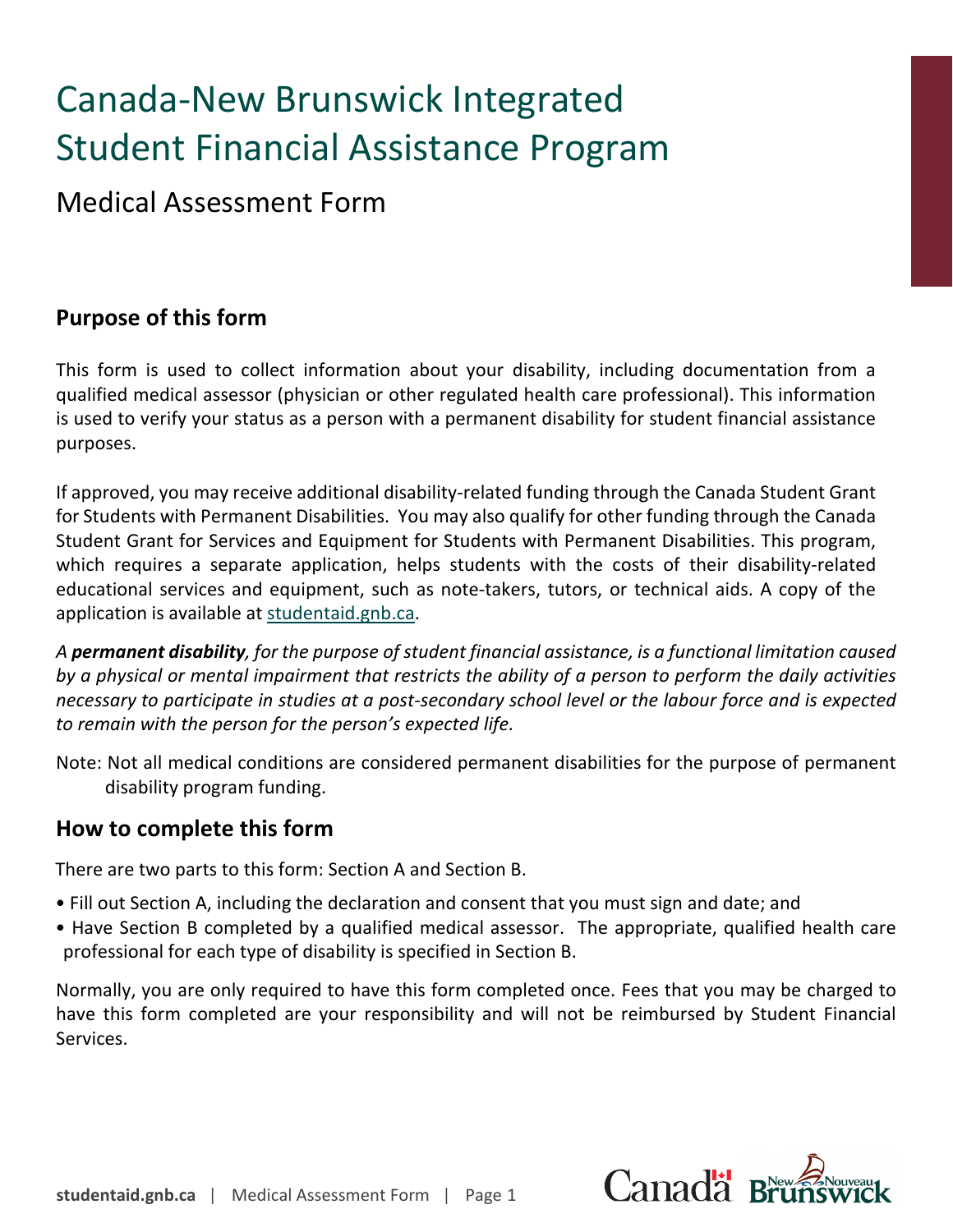## **Students with Learning Disabilities**

Students applying for permanent disability grant funding on the basis of a learning disability must have a psychoeducational assessment completed by a registered psychologist. For the purpose of this application, your psychoeducational assessment must have been completed within five years of the date of your application or at the age of 18 or older. You are not required to have Section B of this form completed by a medical assessor. You will need to complete Section A of this form and attach a copy of the psychoeducational assessment.

## **Deadline to Submit this Form**

The completed form and all supporting documentation should be submitted as early as possible; however, it must be received by Student Financial Services no later than six weeks before the end of your study period as funds cannot be released after your period of study end da[te.](https://www2.gnb.ca/content/dam/gnb/Departments/petl-epft/PDF/SFS/rpi-e.pdf) 

[Your student](https://www2.gnb.ca/content/dam/gnb/Departments/petl-epft/PDF/SFS/rpi-e.pdf) financial assistance application will not be processed until all documentation has been received. You must have your educational institution complete a separate Request for Program Information form if you are applying for full time studies as a student with a permanent disability.

If you are experiencing difficulties in obtaining the required documentation, please contact Student [Financial Services a](https://www2.gnb.ca/content/gnb/en/departments/post-secondary_education_training_and_labour/Skills/content/FinancialSupport/StudentFinancialServices.html)t 1-800-667-5626.

Completed forms and supporting documentation can be submitted electronically by visiting studentaid.gnb.ca and selecting *Upload a Document*. All forms and documentation can also be sent by fax or mailed to Student Financial Services.

### **Contact Information**

## **STUDENT FINANCIAL SERVICES**

| <b>Mailing Address:</b> | <b>Student Financial Services</b>             |  |
|-------------------------|-----------------------------------------------|--|
|                         | Post-Secondary Education, Training and Labour |  |
|                         | Beaverbrook Building, P.O. Box 6000           |  |
|                         | Fredericton, New Brunswick E3B 5H1            |  |
| Fax:                    | 506-444-4333                                  |  |
| Telephone:              | 1-800-667-5626                                |  |
|                         | 506-453-2577                                  |  |
| Hours:                  | 8:00 a.m. to 7:30 p.m. Monday to Friday       |  |
|                         | 9:00 a.m. to 1:00 p.m. Saturday               |  |
| Website:                | studentaid.gnb.ca                             |  |

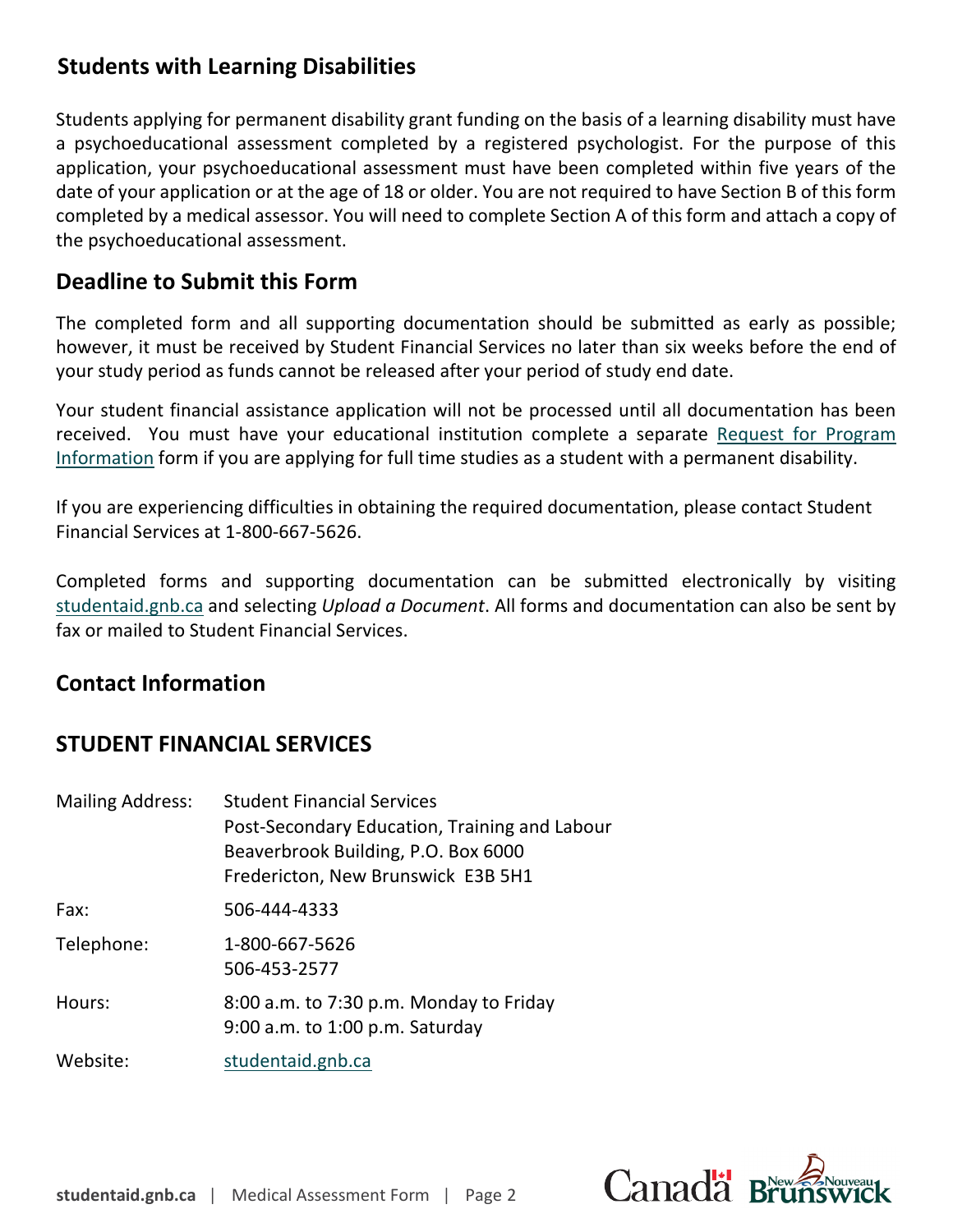## SECTION A – TO BE COMPLETED BY ALL APPLICANTS

## **Part 1: Applicant Information**

| Legal First Name<br>Legal Last Name |                                                                                  | Middle Initial |  |
|-------------------------------------|----------------------------------------------------------------------------------|----------------|--|
| <b>Mailing Address</b>              |                                                                                  |                |  |
|                                     |                                                                                  |                |  |
|                                     | Province/Territory <b>Country (other than Canada)</b> Postal Code                |                |  |
|                                     |                                                                                  |                |  |
| <b>Program Information</b>          |                                                                                  |                |  |
|                                     | Name of Post-Secondary Educational Institution: ________________________________ |                |  |
|                                     |                                                                                  |                |  |
|                                     |                                                                                  |                |  |
| Please check the appropriate box:   |                                                                                  |                |  |

- $\square$  This is my first time applying as a student with a permanent disability.
- $\Box$  I was denied on a previous application and am now providing additional information or my situation has changed.

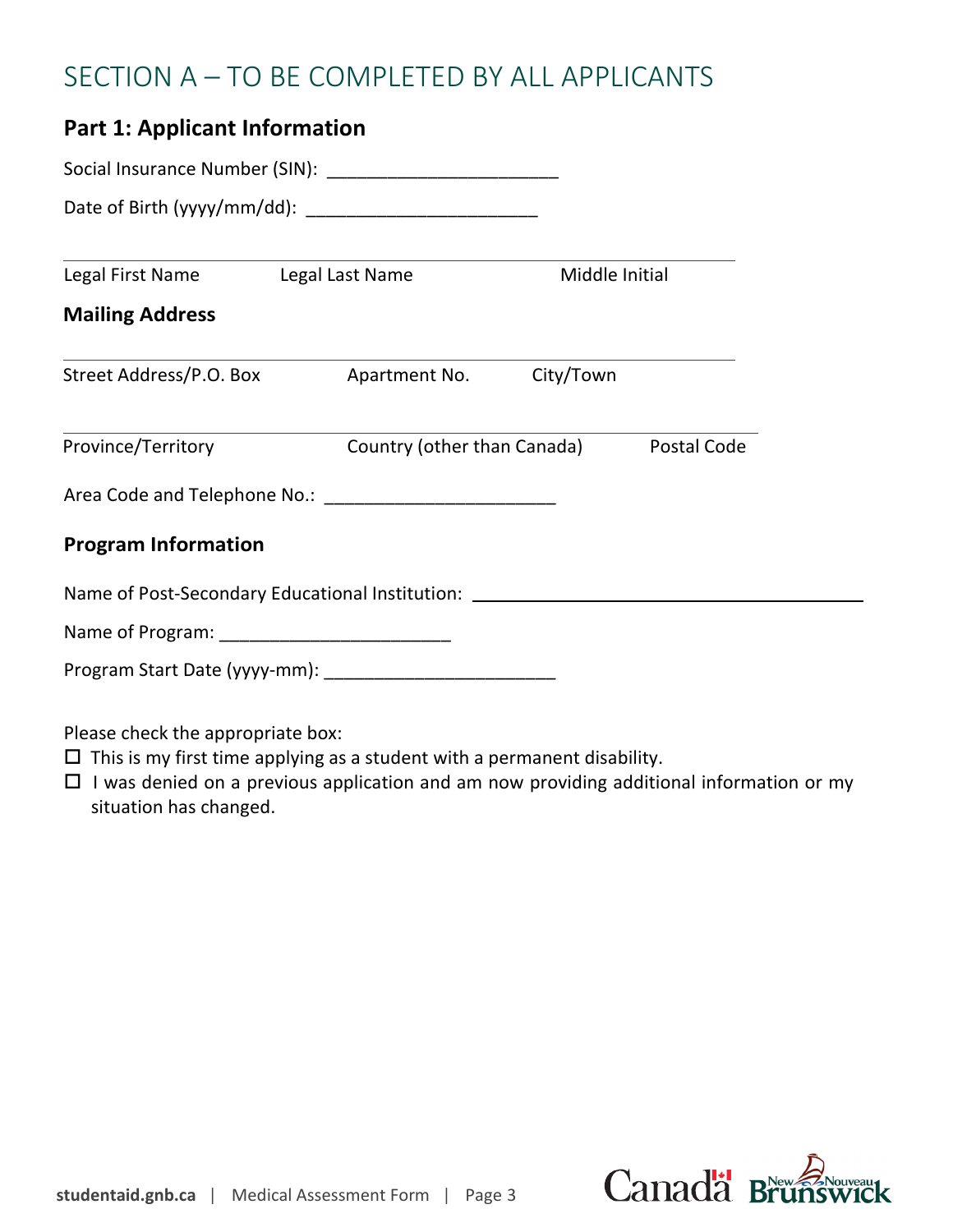## **Part 2: Applicant's Statement of Limitations and Restrictions**

Please explain how you will be restricted and/or experience a barrier in your ability to perform the daily activities to participate in studies at the post-secondary level. Please print clearly if completing by hand.

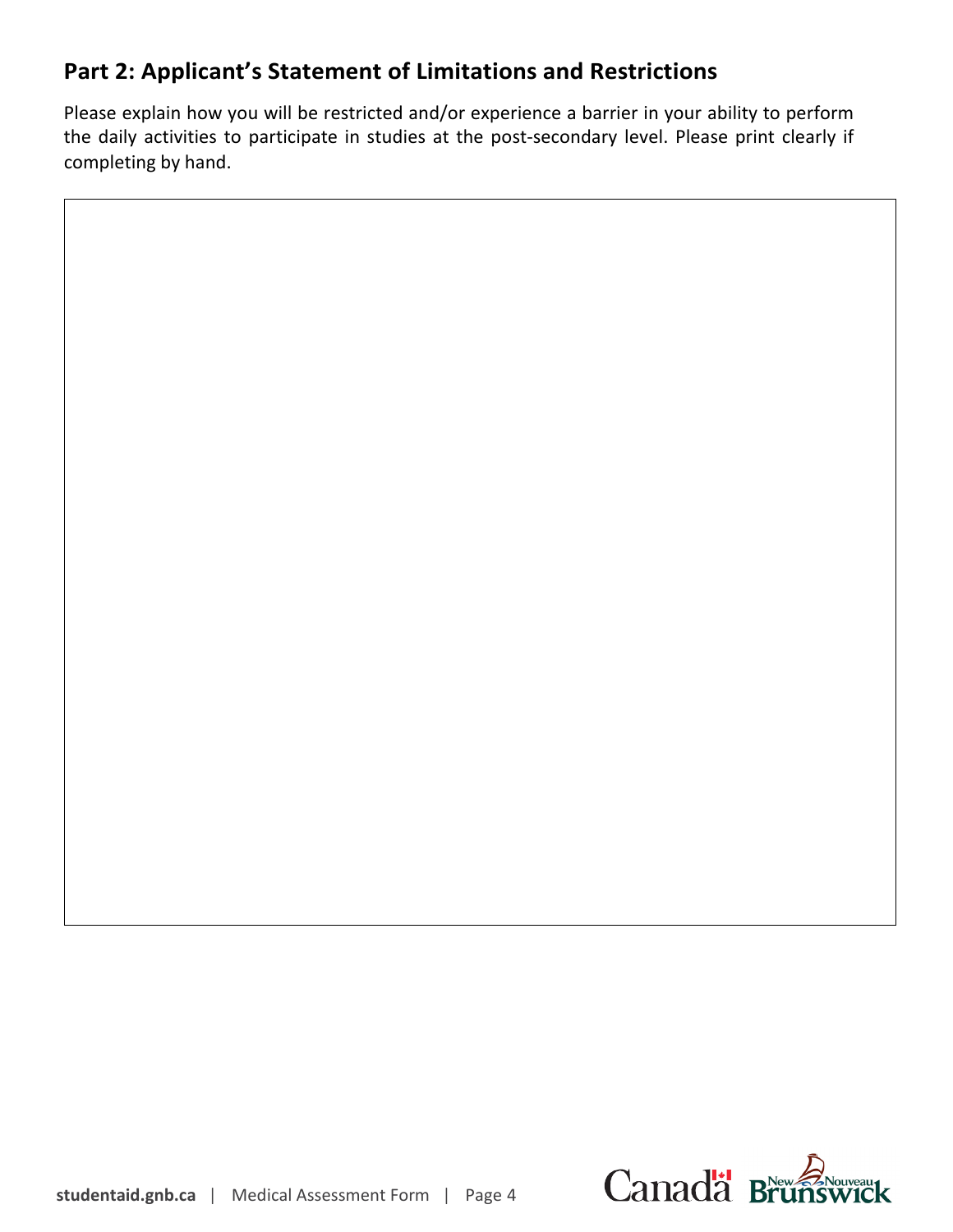## **Part 3: Applicant's Declaration and Consent**

#### **To be completed by all applicants.**

I understand that this form is part of my application for student financial assistance and as such includes all the terms and conditions as stated in the full time or part-time student financial assistance application.

In addition to the terms and conditions stated in the full time or part time student financial assistance application, I also understand that:

I certify that the information provided on this form is accurate and complete, to the best of my knowledge. I understand that it is an offence to make a false or misleading statement.

I authorize the physician or other regulated health care professional who has completed Section B of this form to provide the requested personal health information to the Department of Post-Secondary Education, Training and Labour (the Department) and, if required by the Department, to provide additional personal health information relating to my disability or disability-related needs.

I authorize the Department to contact the physician or other regulated health care professional if the personal health information provided by him or her is not clear or is illegible. This authorization is limited and does not extend to allow the Department to gather any personal health information from my physician or other regulated health care professional that is not related to this form or any related documentation that I have submitted.

I understand that information I provide, including the personal health information provided by my physician or other regulated health care professional, may be verified and audited.

#### INFORMATION CONSENT

Personal information is collected and used for the administration of the Canada Student Financial Assistance Program under the authority of the *Canada Student Financial Assistance Act* (CSFAA) and the *Canada Student Loans Act* (CSLA). Information about you under the control of Canada will be administered in accordance with the *Privacy Act* (Canada).

Under the authority of the *Post-Secondary Student Financial Assistance Act*, 2007, c.P-9.315, the Department collects, accesses, uses, discloses and protects information provided by you in accordance with section 46(1) of the *Right to Information and Protection of Privacy Act*, SNB 2009, c. R-10.6 (RTIPPA); section 37(1) of the Personal Health Information Protection and Access Act, SNB 2009, c. P-7.05 (PHIPAA); and the Department's *Document and Record Management Policy* for the purposes of administrating programs and services.

**THIS IS A TWO PAGE DECLARATION AND CONSENT PLEASE INITIAL TO ACKNOWLEDGE THAT YOU HAVE READ THIS FIRST PAGE \_\_\_\_\_\_\_\_\_\_\_\_\_\_\_\_\_\_**

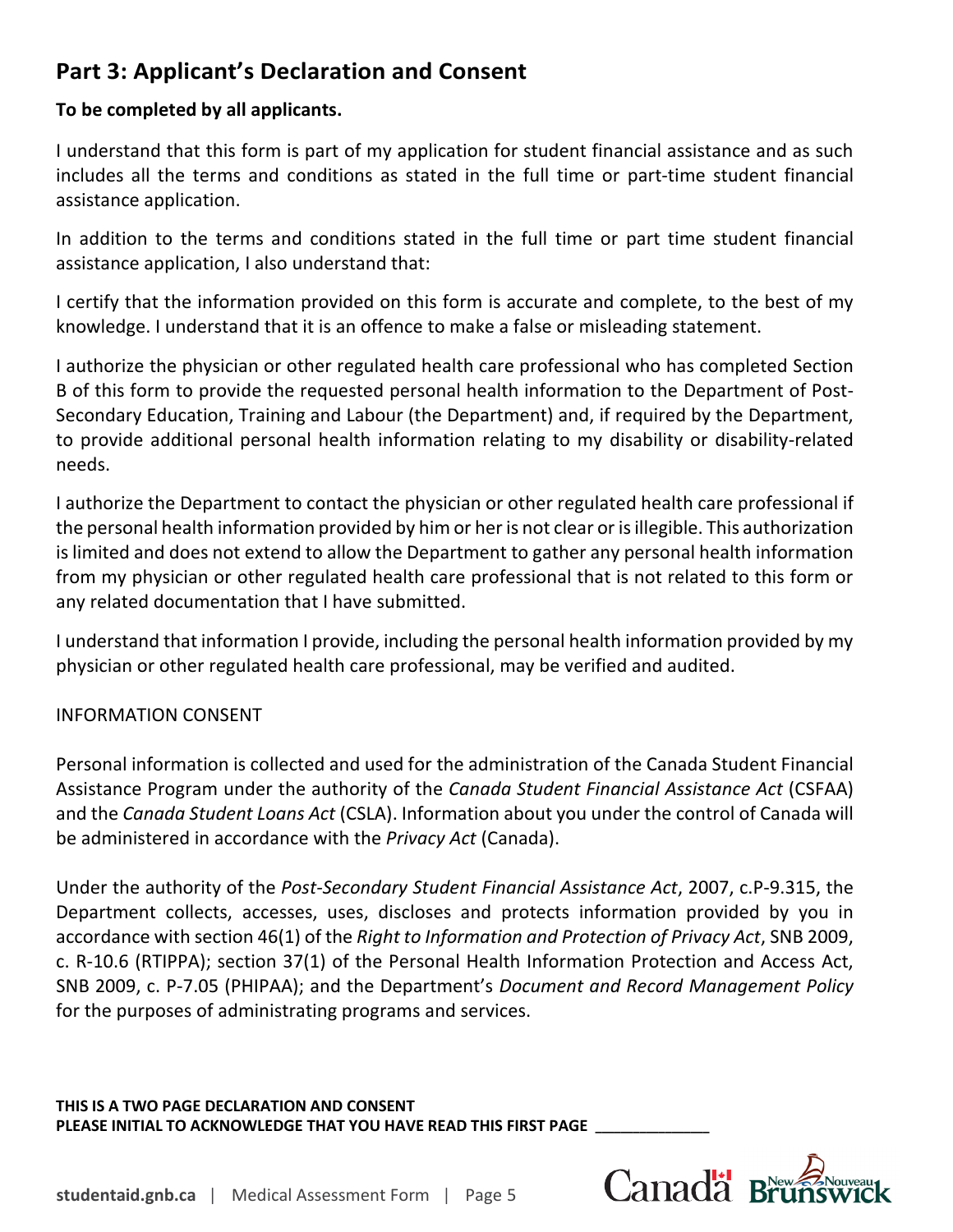I consent to the Department collecting only as much personal information as is reasonably necessary and using my information for the following purposes:

- processing my application for student financial assistance;
- determining and verifying my eligibility for student financial assistance;
- administering any student financial assistance provided to me, including the repayment and collection thereof;
- conducting research and evaluation of the Student Financial Assistance Program(s);
- carrying out their powers and duties in accordance with the *Post-Secondary Student Financial Assistance Act* and the regulations thereunder;
- the administration and enforcement of the *Post-Secondary Student Financial Assistance Act* and the regulations thereunder;
- confirming the accuracy of my identification in the context of my application for federal and provincial student financial assistance.

I understand that in order to accomplish these purposes, my information may need to be shared. I hereby consent to the Department exchanging any personal information about me collected in relation to my application for financial assistance, with any department of the Province of New Brunswick, the government of any other province or territory of Canada, the Government of Canada, service provider(s), educational institution(s), financial institution(s), and other agencies and persons.

I understand that I can cancel my consent in writing at any time and in doing so I understand that I will no longer be able to participate in the program because of its administrative requirements and the requirements established by the *Canada-New Brunswick Student Loan Program Integration Agreement* and in accordance with the RTIPPA.

If you have any questions regarding how your personal information is collected or used, you may contact the Program Liaison and Quality Assurance Manager at 506-453-2713.

*I have read the above information in its entirety. I acknowledge that this authorization is valid for the duration of the program(s) or service(s) and the monitoring associated with it.*

| Signature of Applicant                                                                                                                                                                                                                                                                                                                               |                                                                | Date                 |
|------------------------------------------------------------------------------------------------------------------------------------------------------------------------------------------------------------------------------------------------------------------------------------------------------------------------------------------------------|----------------------------------------------------------------|----------------------|
|                                                                                                                                                                                                                                                                                                                                                      | Are you applying as a student with a Learning Disability ONLY? | $\Box$ Yes $\Box$ No |
| If Yes: • complete and submit only Section A of this form; and<br>• submit confirmation of your learning disability in the form of a copy of your<br>psychoeducational assessment (completed within 5 years of your application for<br>financial assistance or at the age of 18 or older) that confirms a learning<br>disability and lists barriers. |                                                                |                      |
| If No:                                                                                                                                                                                                                                                                                                                                               | have a qualified medical assessor complete Section B.          |                      |

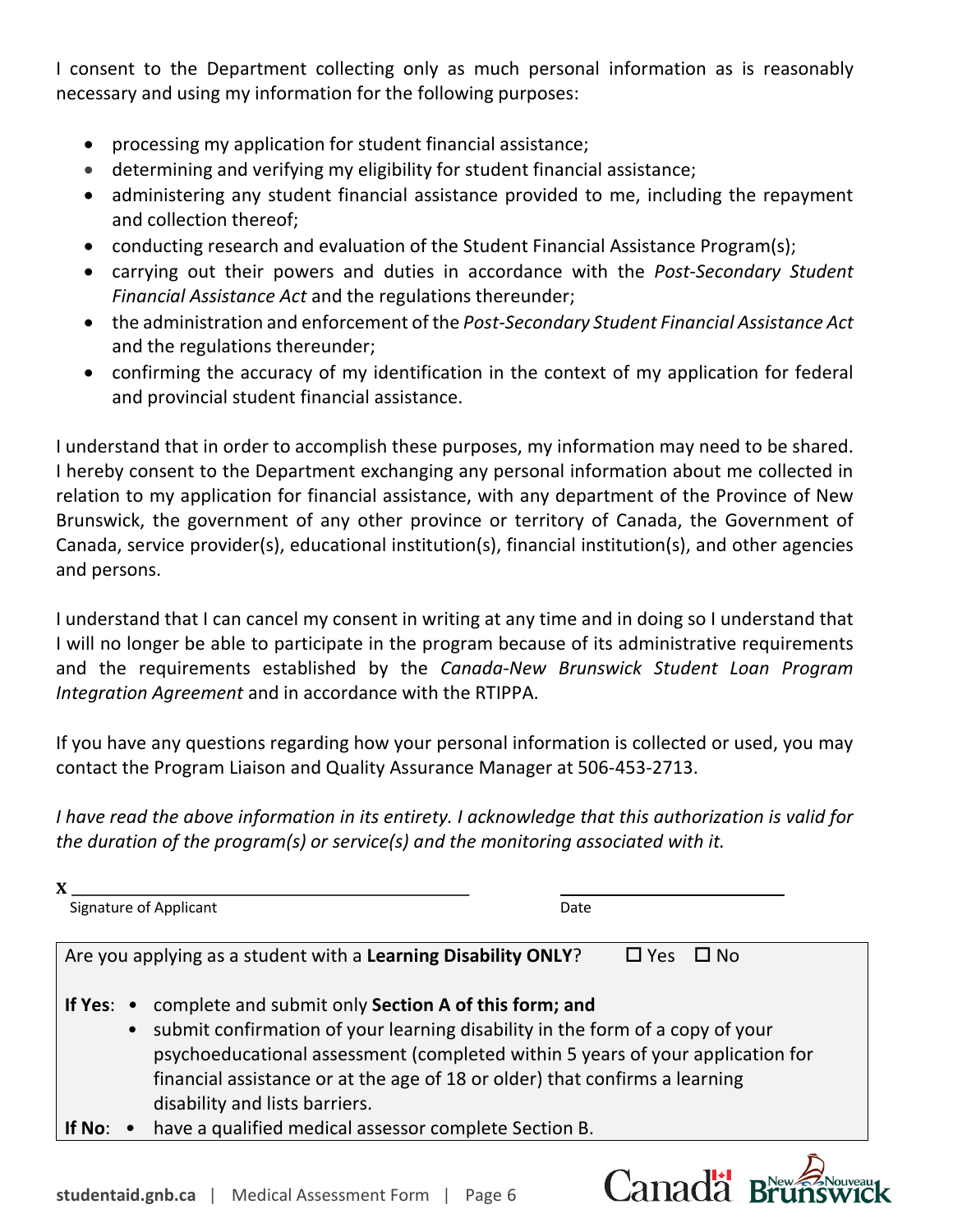## SECTION B – VERIFICATION OF PERMANENT DISABILITY

#### **To be completed by the qualified medical assessor as specified.**

This form will be used to determine your patient's eligibility for student financial assistance for students with permanent disabilities. Eligibility for funding is based on the permanence of the patient's disability and the daily functional impact(s) of the disability on their ability to participate in a post-secondary educational environment.

Please print clearly and fully answer all questions below with information about your patient's functional limitations. Forms that are incomplete or do not provide enough information will result in denial or delays in funding. If you require extra space, please attach a letter with the additional information. Note that the patient is responsible for any fees incurred to complete this form.

Patient's Full Name:

Patient's Date of Birth (yyyy/mm/dd):

A *permanent disability*, for the purpose of student financial assistance, is a functional limitation caused by a physical or mental impairment that restricts the ability of a person to perform the daily activities necessary to participate in studies at a post-secondary school level or the labour force and is expected to remain with the person for the person's expected life.

How long has this person been in your care for this disability?

Is the disability permanent, as defined above?  $\Box$  Yes  $\Box$  No

Date of onset of disability (if known):

#### **Severity and Prognosis**

Explain the severity and prognosis of the medical diagnosis:

Severity

Prognosis

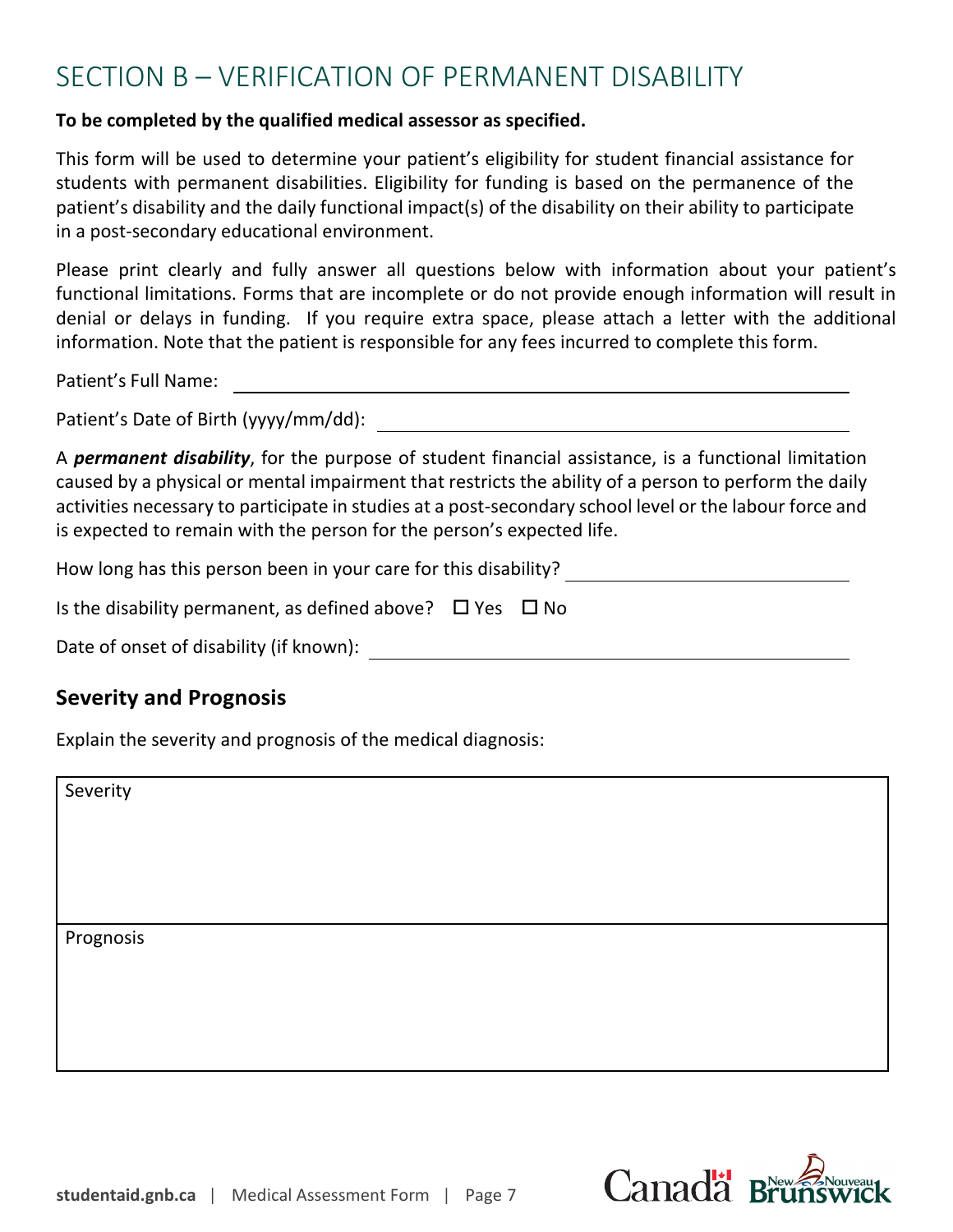## **Type of Disability (check all that apply)**

| Mobility/Agility Impairment                                                                                                                                                                                                                                                                                                                                                                 |
|---------------------------------------------------------------------------------------------------------------------------------------------------------------------------------------------------------------------------------------------------------------------------------------------------------------------------------------------------------------------------------------------|
| Form to be completed by a Physician or Nurse Practitioner.                                                                                                                                                                                                                                                                                                                                  |
| Visual Impairment<br>Form to be completed by an Ophthalmologist or Optometrist.<br>$\Box$ A visual acuity of 6/21 (20/70) or less in the better eye after correction<br>$\Box$ A visual field or 20 degrees or less<br>$\Box$ Any progressive eye disease with a prognosis of becoming one of the above in the next<br>two years<br>$\square$ Near point vision for print reading of $\_\_$ |
| <b>Hearing Impairment</b><br>Form to be completed by a Certified Audiologist.<br>Level of hearing loss in the better ear (Check the appropriate boxes)<br>$\Box$ Profound<br>$\Box$ Mild<br>$\square$ Moderate<br>$\Box$ Severe                                                                                                                                                             |
| $\Box$ Hearing loss interferes with patient's learning<br>$\Box$ Uses hearing aids<br>$\Box$ Would benefit from amplification devices in an educational/vocational setting                                                                                                                                                                                                                  |
| Speech Impairment<br>Form to be completed by a Speech Language Pathologist.                                                                                                                                                                                                                                                                                                                 |
| Attention Deficit Disorder (ADD) / Attention Deficit Hyperactivity Disorder (ADHD)<br>Form to be completed by a Psychologist, Physician or Nurse Practitioner.                                                                                                                                                                                                                              |
| Pervasive Developmental Disorder (Autism)<br>Form to be completed by a Physician, Nurse Practitioner or Psychologist.                                                                                                                                                                                                                                                                       |
| Psychiatric or Psychological<br>Form to be completed by a Clinical Psychologist, Psychiatrist, Physician or Nurse<br>Practitioner.                                                                                                                                                                                                                                                          |
| Cognitive Impairment (ex: Acquired Brain Injury)<br>Form to be completed by a Physician or Nurse Practitioner.                                                                                                                                                                                                                                                                              |
| <b>Other Permanent Disability (specify)</b>                                                                                                                                                                                                                                                                                                                                                 |
|                                                                                                                                                                                                                                                                                                                                                                                             |

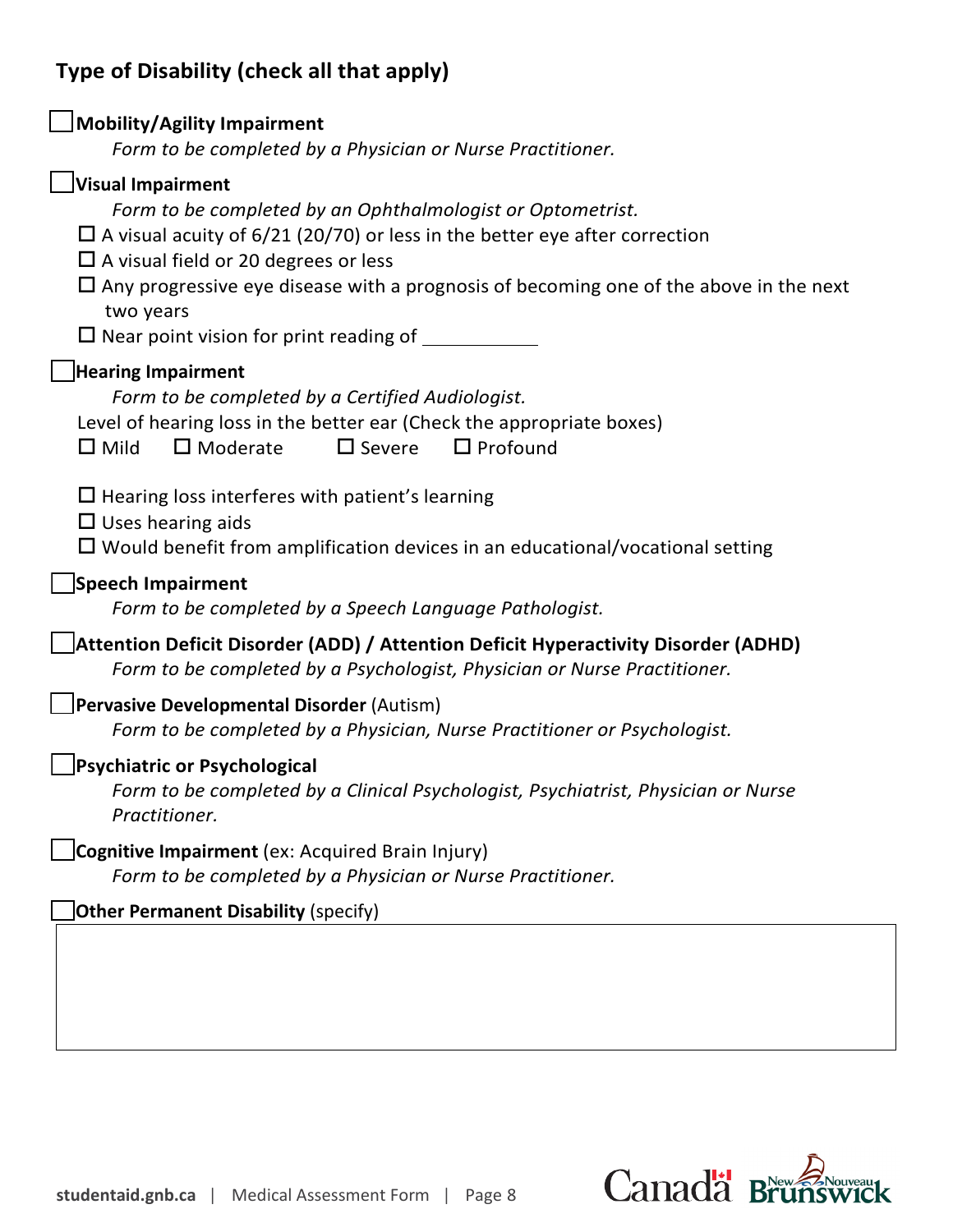## **Disability Impacts on Daily Functioning (as it relates to an educational setting)**

**Physical Impacts** (Check all that apply)

- 
- 
- 
- 
- $\Box$  Other (specify)

 $\square$  Standing  $\square$  Sitting  $\square$  Ambulation (cane, wheelchair, walker, crutches)  $\square$  Fatigue  $\square$  Stair Climbing  $\square$  Lifting/Carrying/Reaching  $\Box$  Handwriting  $\Box$  Keyboarding  $\Box$  Grasping/Gripping/Dexterity

Description of daily activities needed for post-secondary studies that are restricted as a result of the patient's disability. Indicate limitations, frequency and level of severity.

#### **Cognitive and/or Behavioural Impacts** (Check all that apply)

|                          | $\Box$ Attention and Concentration $\Box$ Information Processing (verbal and written) |
|--------------------------|---------------------------------------------------------------------------------------|
| $\Box$ Stress Management | $\Box$ Organization and Time Management                                               |
| $\Box$ Memory            | $\Box$ Social Interactions                                                            |

- $\square$  Fatigue  $\square$  Communication
- $\Box$  Other (specify)

Description of daily activities needed for post-secondary studies that are restricted as a result of the patient's disability. Indicate limitations, frequency and level of severity.

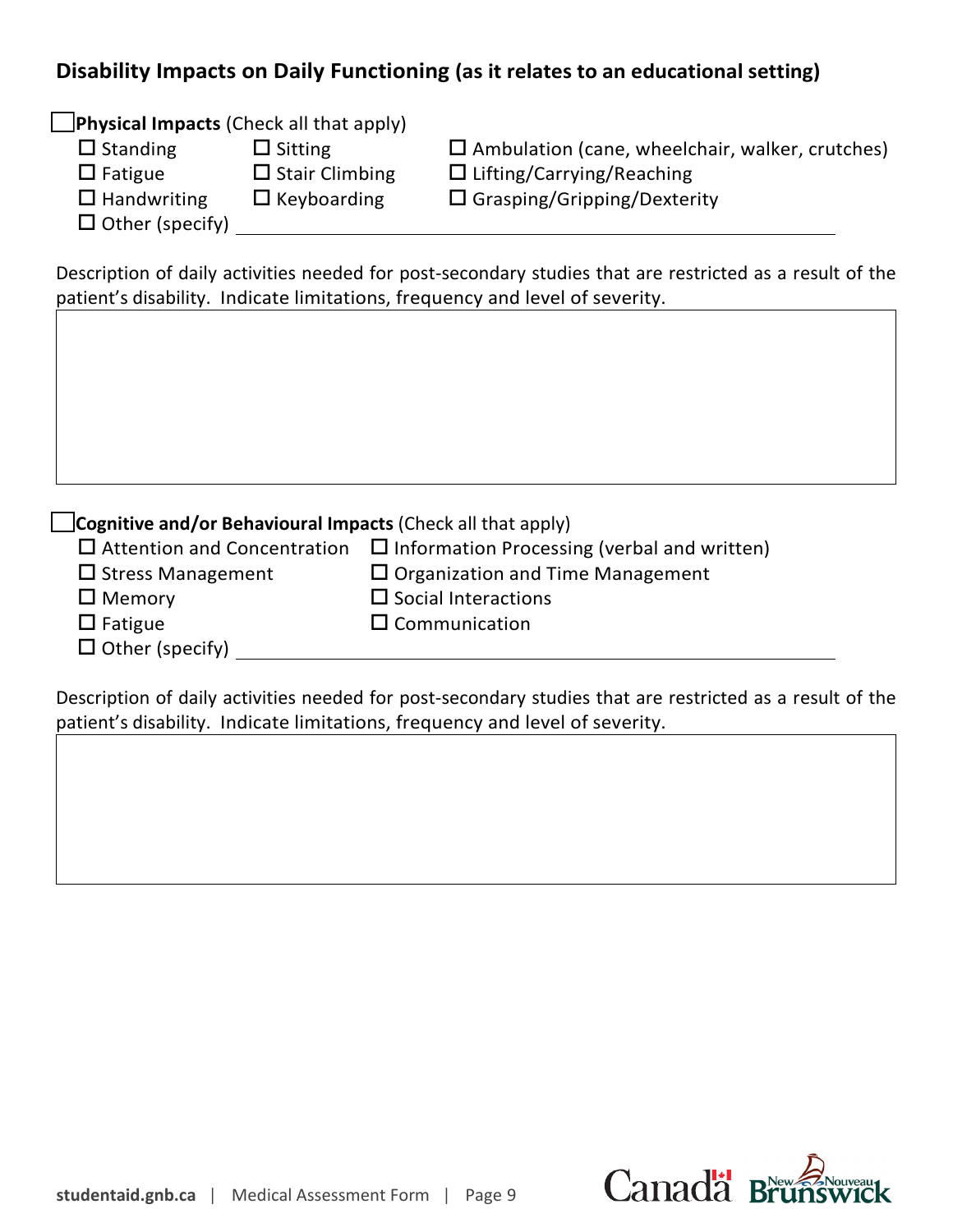## **Suggested Supports (must be related to permanent disability in an educational setting)**

 $\square$  This person would benefit from taking a reduced course load.

 $\square$  Services: The person would benefit from specialized services such as tutoring, note-taking, sign language interpreting, oral interpreting, classroom captioning, alternate formats in order to fully participate in post-secondary studies. **Please specify**:

 $\Box$  Equipment: The person would benefit from assistive technology or equipment such as a computer or laptop, digital recorder, FM system, braille reader, specialized software in order to fully participate in post-secondary studies. **Please specify**: